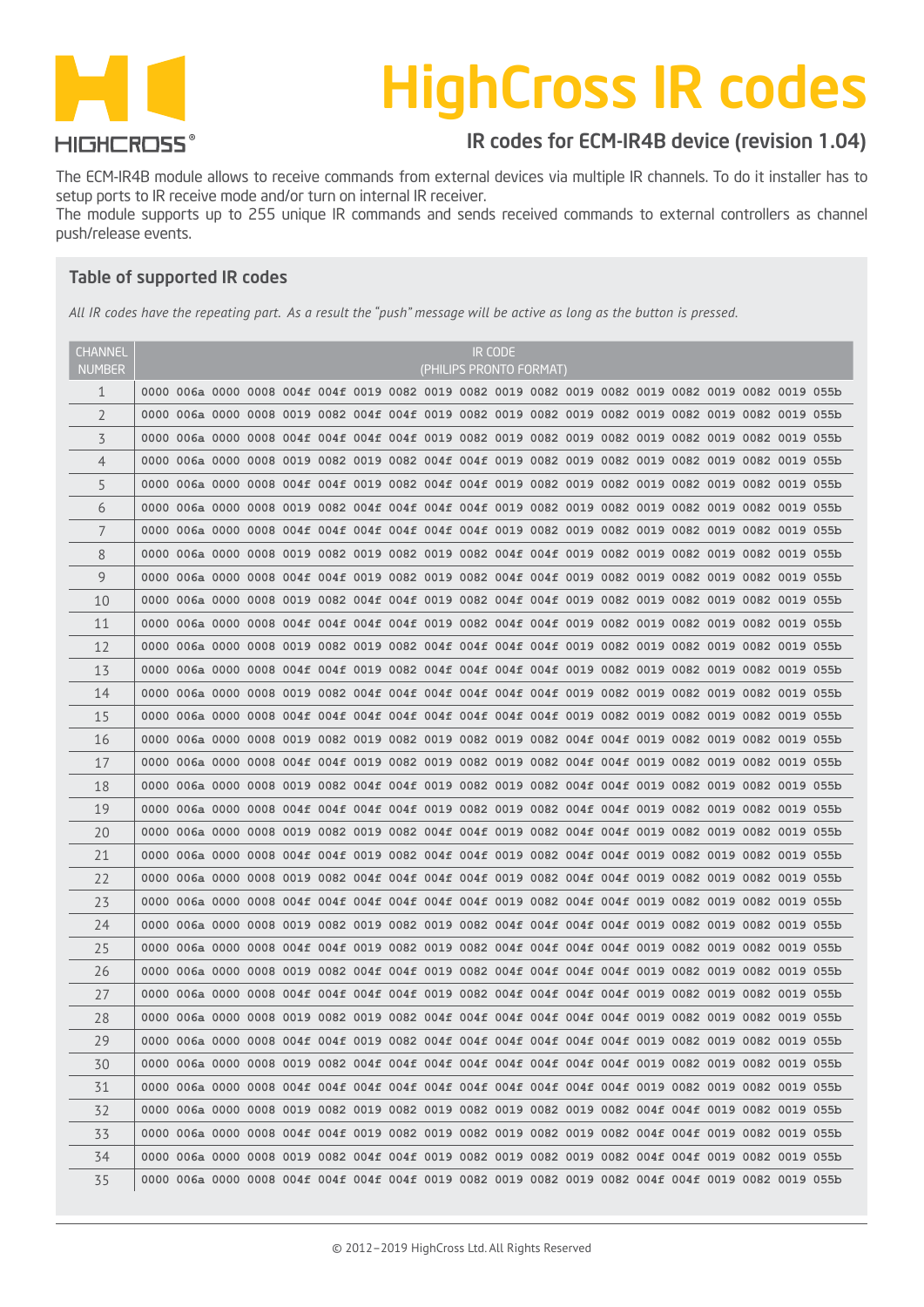

| Continue                 |  |  |  |  |                         |                |  |  |                                                                                                                                                                                                            |  |  |
|--------------------------|--|--|--|--|-------------------------|----------------|--|--|------------------------------------------------------------------------------------------------------------------------------------------------------------------------------------------------------------|--|--|
| CHANNEL<br><b>NUMBER</b> |  |  |  |  | (PHILIPS PRONTO FORMAT) | <b>IR CODE</b> |  |  |                                                                                                                                                                                                            |  |  |
| 36                       |  |  |  |  |                         |                |  |  | 0000 006a 0000 0008 0019 0082 0019 0082 004f 004f 0019 0082 0019 0082 004f 004f 0019 0082 0019 055b                                                                                                        |  |  |
| 37                       |  |  |  |  |                         |                |  |  | 0000 006a 0000 0008 004f 004f 0019 0082 004f 004f 0019 0082 0019 0082 004f 004f 0019 0082 0019 055b                                                                                                        |  |  |
| 38                       |  |  |  |  |                         |                |  |  | 0000 006a 0000 0008 0019 0082 004f 004f 004f 004f 0019 0082 0019 0082 004f 004f 0019 0082 0019 055b                                                                                                        |  |  |
| 39                       |  |  |  |  |                         |                |  |  |                                                                                                                                                                                                            |  |  |
| 40                       |  |  |  |  |                         |                |  |  | 0000 006a 0000 0008 0019 0082 0019 0082 0019 0082 004f 004f 0019 0082 004f 004f 0019 0082 0019 055b                                                                                                        |  |  |
| 41                       |  |  |  |  |                         |                |  |  | 0000 006a 0000 0008 004f 004f 0019 0082 0019 0082 004f 004f 0019 0082 004f 004f 0019 0082 0019 055b                                                                                                        |  |  |
| 42                       |  |  |  |  |                         |                |  |  | 0000 006a 0000 0008 0019 0082 004f 004f 0019 0082 004f 004f 0019 0082 004f 004f 0019 0082 0019 055b                                                                                                        |  |  |
| 43                       |  |  |  |  |                         |                |  |  | 0000 006a 0000 0008 004f 004f 004f 004f 0019 0082 004f 004f 0019 0082 004f 004f 0019 0082 0019 055b                                                                                                        |  |  |
| 44                       |  |  |  |  |                         |                |  |  | 0000 006a 0000 0008 0019 0082 0019 0082 004f 004f 004f 004f 0019 0082 004f 004f 0019 0082 0019 055b                                                                                                        |  |  |
| 45                       |  |  |  |  |                         |                |  |  | 0000 006a 0000 0008 004f 004f 0019 0082 004f 004f 004f 004f 0019 0082 004f 004f 0019 0082 0019 055b                                                                                                        |  |  |
| 46                       |  |  |  |  |                         |                |  |  | 0000 006a 0000 0008 0019 0082 004f 004f 004f 004f 004f 004f 0019 0082 004f 004f 0019 0082 0019 055b                                                                                                        |  |  |
| 47                       |  |  |  |  |                         |                |  |  |                                                                                                                                                                                                            |  |  |
| 48                       |  |  |  |  |                         |                |  |  | 0000 006a 0000 0008 0019 0082 0019 0082 0019 0082 0019 0082 004f 004f 004f 004f 0019 0082 0019 055b                                                                                                        |  |  |
| 49                       |  |  |  |  |                         |                |  |  | 0000 006a 0000 0008 004f 004f 0019 0082 0019 0082 0019 0082 004f 004f 004f 004f 0019 0082 0019 055b                                                                                                        |  |  |
| 50                       |  |  |  |  |                         |                |  |  | 0000 006a 0000 0008 0019 0082 004f 004f 0019 0082 0019 0082 004f 004f 004f 004f 0019 0082 0019 055b                                                                                                        |  |  |
| 51                       |  |  |  |  |                         |                |  |  | 0000 006a 0000 0008 004f 004f 004f 004f 0019 0082 0019 0082 004f 004f 004f 004f 0019 0082 0019 055b                                                                                                        |  |  |
| 52                       |  |  |  |  |                         |                |  |  | 0000 006a 0000 0008 0019 0082 0019 0082 004f 004f 0019 0082 004f 004f 004f 004f 0019 0082 0019 055b                                                                                                        |  |  |
| 53                       |  |  |  |  |                         |                |  |  | 0000 006a 0000 0008 004f 004f 0019 0082 004f 004f 0019 0082 004f 004f 004f 004f 0019 0082 0019 055b                                                                                                        |  |  |
| 54                       |  |  |  |  |                         |                |  |  | 0000 006a 0000 0008 0019 0082 004f 004f 004f 004f 0019 0082 004f 004f 004f 004f 0019 0082 0019 055b                                                                                                        |  |  |
| 55                       |  |  |  |  |                         |                |  |  |                                                                                                                                                                                                            |  |  |
| 56                       |  |  |  |  |                         |                |  |  | 0000 006a 0000 0008 0019 0082 0019 0082 0019 0082 004f 004f 004f 004f 004f 004f 0019 0082 0019 055b                                                                                                        |  |  |
| 57                       |  |  |  |  |                         |                |  |  | 0000 006a 0000 0008 004f 004f 0019 0082 0019 0082 004f 004f 004f 004f 004f 004f 0019 0082 0019 055b                                                                                                        |  |  |
| 58                       |  |  |  |  |                         |                |  |  | 0000 006a 0000 0008 0019 0082 004f 004f 0019 0082 004f 004f 004f 004f 004f 004f 0019 0082 0019 055b                                                                                                        |  |  |
| 59                       |  |  |  |  |                         |                |  |  | 0000 006a 0000 0008 004f 004f 004f 004f 0019 0082 004f 004f 004f 004f 004f 004f 0019 0082 0019 055b                                                                                                        |  |  |
| 60                       |  |  |  |  |                         |                |  |  |                                                                                                                                                                                                            |  |  |
| 61                       |  |  |  |  |                         |                |  |  |                                                                                                                                                                                                            |  |  |
| 62                       |  |  |  |  |                         |                |  |  |                                                                                                                                                                                                            |  |  |
| 63                       |  |  |  |  |                         |                |  |  |                                                                                                                                                                                                            |  |  |
| 64                       |  |  |  |  |                         |                |  |  | 0000 006a 0000 0008 0019 0082 0019 0082 0019 0082 0019 0082 0019 0082 0019 0082 004f 004f 0019 055b                                                                                                        |  |  |
| 65                       |  |  |  |  |                         |                |  |  | 0000 006a 0000 0008 004f 004f 0019 0082 0019 0082 0019 0082 0019 0082 0019 0082 004f 004f 0019 055b<br>0000 006a 0000 0008 0019 0082 004f 004f 0019 0082 0019 0082 0019 0082 0019 0082 004f 004f 0019 055b |  |  |
| 66<br>67                 |  |  |  |  |                         |                |  |  | 0000 006a 0000 0008 004f 004f 004f 004f 0019 0082 0019 0082 0019 0082 0019 0082 004f 004f 0019 055b                                                                                                        |  |  |
| 68                       |  |  |  |  |                         |                |  |  | 0000 006a 0000 0008 0019 0082 0019 0082 004f 004f 0019 0082 0019 0082 0019 0082 004f 004f 0019 055b                                                                                                        |  |  |
| 69                       |  |  |  |  |                         |                |  |  | 0000 006a 0000 0008 004f 004f 0019 0082 004f 004f 0019 0082 0019 0082 0019 0082 004f 004f 0019 055b                                                                                                        |  |  |
| 70                       |  |  |  |  |                         |                |  |  | 0000 006a 0000 0008 0019 0082 004f 004f 004f 004f 0019 0082 0019 0082 0019 0082 004f 004f 0019 055b                                                                                                        |  |  |
| 71                       |  |  |  |  |                         |                |  |  |                                                                                                                                                                                                            |  |  |
| 72                       |  |  |  |  |                         |                |  |  | 0000 006a 0000 0008 0019 0082 0019 0082 0019 0082 004f 004f 0019 0082 0019 0082 004f 004f 0019 055b                                                                                                        |  |  |
| 73                       |  |  |  |  |                         |                |  |  | 0000 006a 0000 0008 004f 004f 0019 0082 0019 0082 004f 004f 0019 0082 0019 0082 004f 004f 0019 055b                                                                                                        |  |  |
| 74                       |  |  |  |  |                         |                |  |  | 0000 006a 0000 0008 0019 0082 004f 004f 0019 0082 004f 004f 0019 0082 0019 0082 004f 004f 0019 055b                                                                                                        |  |  |
| 75                       |  |  |  |  |                         |                |  |  | 0000 006a 0000 0008 004f 004f 004f 004f 0019 0082 004f 004f 0019 0082 0019 0082 004f 004f 0019 055b                                                                                                        |  |  |
| 76                       |  |  |  |  |                         |                |  |  | 0000 006a 0000 0008 0019 0082 0019 0082 004f 004f 004f 004f 0019 0082 0019 0082 004f 004f 0019 055b                                                                                                        |  |  |
| 77                       |  |  |  |  |                         |                |  |  | 0000 006a 0000 0008 004f 004f 0019 0082 004f 004f 004f 004f 0019 0082 0019 0082 004f 004f 0019 055b                                                                                                        |  |  |
| 78                       |  |  |  |  |                         |                |  |  | 0000 006a 0000 0008 0019 0082 004f 004f 004f 004f 004f 004f 0019 0082 0019 0082 004f 004f 0019 055b                                                                                                        |  |  |
|                          |  |  |  |  |                         |                |  |  |                                                                                                                                                                                                            |  |  |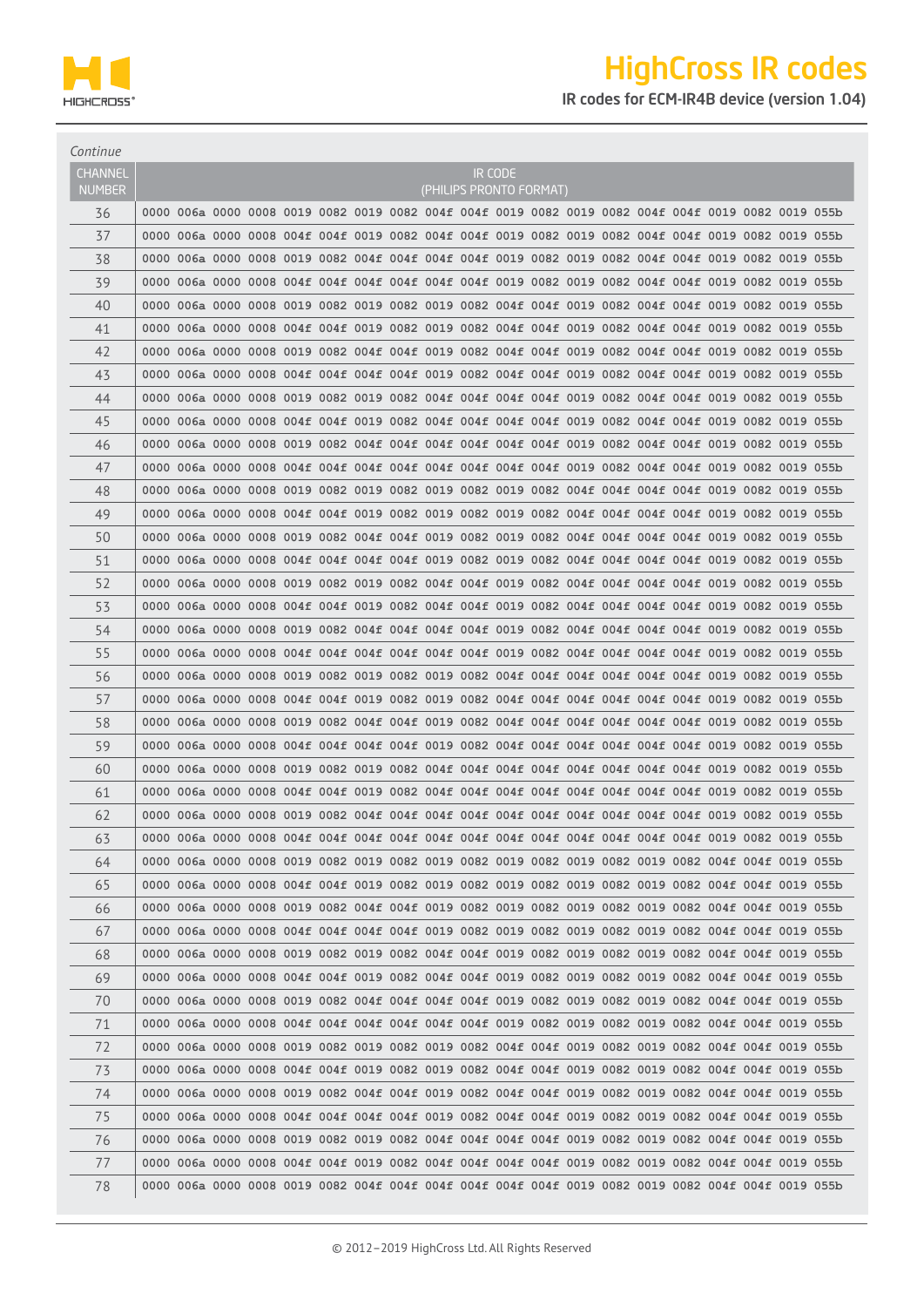

| Continue                 |  |  |  |  |  |                |                         |  |                                                                                                     |  |  |
|--------------------------|--|--|--|--|--|----------------|-------------------------|--|-----------------------------------------------------------------------------------------------------|--|--|
| CHANNEL<br><b>NUMBER</b> |  |  |  |  |  | <b>IR CODE</b> | (PHILIPS PRONTO FORMAT) |  |                                                                                                     |  |  |
| 79                       |  |  |  |  |  |                |                         |  |                                                                                                     |  |  |
| 80                       |  |  |  |  |  |                |                         |  | 0000 006a 0000 0008 0019 0082 0019 0082 0019 0082 0019 0082 004f 004f 0019 0082 004f 004f 0019 055b |  |  |
| 81                       |  |  |  |  |  |                |                         |  | 0000 006a 0000 0008 004f 004f 0019 0082 0019 0082 0019 0082 004f 004f 0019 0082 004f 004f 0019 055b |  |  |
| 82                       |  |  |  |  |  |                |                         |  | 0000 006a 0000 0008 0019 0082 004f 004f 0019 0082 0019 0082 004f 004f 0019 0082 004f 004f 0019 055b |  |  |
| 83                       |  |  |  |  |  |                |                         |  | 0000 006a 0000 0008 004f 004f 004f 004f 0019 0082 0019 0082 004f 004f 0019 0082 004f 004f 0019 055b |  |  |
| 84                       |  |  |  |  |  |                |                         |  | 0000 006a 0000 0008 0019 0082 0019 0082 004f 004f 0019 0082 004f 004f 0019 0082 004f 004f 0019 055b |  |  |
| 85                       |  |  |  |  |  |                |                         |  | 0000 006a 0000 0008 004f 004f 0019 0082 004f 004f 0019 0082 004f 004f 0019 0082 004f 004f 0019 055b |  |  |
| 86                       |  |  |  |  |  |                |                         |  | 0000 006a 0000 0008 0019 0082 004f 004f 004f 004f 0019 0082 004f 004f 0019 0082 004f 004f 0019 055b |  |  |
| 87                       |  |  |  |  |  |                |                         |  |                                                                                                     |  |  |
| 88                       |  |  |  |  |  |                |                         |  | 0000 006a 0000 0008 0019 0082 0019 0082 0019 0082 004f 004f 004f 004f 0019 0082 004f 004f 0019 055b |  |  |
| 89                       |  |  |  |  |  |                |                         |  | 0000 006a 0000 0008 004f 004f 0019 0082 0019 0082 004f 004f 004f 004f 0019 0082 004f 004f 0019 055b |  |  |
| 90                       |  |  |  |  |  |                |                         |  | 0000 006a 0000 0008 0019 0082 004f 004f 0019 0082 004f 004f 004f 004f 0019 0082 004f 004f 0019 055b |  |  |
| 91                       |  |  |  |  |  |                |                         |  | 0000 006a 0000 0008 004f 004f 004f 004f 0019 0082 004f 004f 004f 004f 0019 0082 004f 004f 0019 055b |  |  |
| 92                       |  |  |  |  |  |                |                         |  | 0000 006a 0000 0008 0019 0082 0019 0082 004f 004f 004f 004f 004f 004f 0019 0082 004f 004f 0019 055b |  |  |
| 93                       |  |  |  |  |  |                |                         |  | 0000 006a 0000 0008 004f 004f 0019 0082 004f 004f 004f 004f 004f 004f 0019 0082 004f 004f 0019 055b |  |  |
| 94                       |  |  |  |  |  |                |                         |  |                                                                                                     |  |  |
| 95                       |  |  |  |  |  |                |                         |  |                                                                                                     |  |  |
| 96                       |  |  |  |  |  |                |                         |  | 0000 006a 0000 0008 0019 0082 0019 0082 0019 0082 0019 0082 0019 0082 004f 004f 004f 004f 0019 055b |  |  |
| 97                       |  |  |  |  |  |                |                         |  | 0000 006a 0000 0008 004f 004f 0019 0082 0019 0082 0019 0082 0019 0082 004f 004f 004f 004f 0019 055b |  |  |
| 98                       |  |  |  |  |  |                |                         |  | 0000 006a 0000 0008 0019 0082 004f 004f 0019 0082 0019 0082 0019 0082 004f 004f 004f 004f 0019 055b |  |  |
| 99                       |  |  |  |  |  |                |                         |  | 0000 006a 0000 0008 004f 004f 004f 004f 0019 0082 0019 0082 0019 0082 004f 004f 004f 004f 0019 055b |  |  |
| 100                      |  |  |  |  |  |                |                         |  | 0000 006a 0000 0008 0019 0082 0019 0082 004f 004f 0019 0082 0019 0082 004f 004f 004f 004f 0019 055b |  |  |
| 101                      |  |  |  |  |  |                |                         |  | 0000 006a 0000 0008 004f 004f 0019 0082 004f 004f 0019 0082 0019 0082 004f 004f 004f 004f 0019 055b |  |  |
| 102                      |  |  |  |  |  |                |                         |  | 0000 006a 0000 0008 0019 0082 004f 004f 004f 004f 0019 0082 0019 0082 004f 004f 004f 004f 0019 055b |  |  |
| 103                      |  |  |  |  |  |                |                         |  |                                                                                                     |  |  |
| 104                      |  |  |  |  |  |                |                         |  | 0000 006a 0000 0008 0019 0082 0019 0082 0019 0082 004f 004f 0019 0082 004f 004f 004f 004f 0019 055b |  |  |
| 105                      |  |  |  |  |  |                |                         |  | 0000 006a 0000 0008 004f 004f 0019 0082 0019 0082 004f 004f 0019 0082 004f 004f 004f 004f 0019 055b |  |  |
| 106                      |  |  |  |  |  |                |                         |  | 0000 006a 0000 0008 0019 0082 004f 004f 0019 0082 004f 004f 0019 0082 004f 004f 004f 004f 0019 055b |  |  |
| 107                      |  |  |  |  |  |                |                         |  | 0000 006a 0000 0008 004f 004f 004f 004f 0019 0082 004f 004f 0019 0082 004f 004f 004f 004f 0019 055b |  |  |
| 108                      |  |  |  |  |  |                |                         |  | 0000 006a 0000 0008 0019 0082 0019 0082 004f 004f 004f 004f 0019 0082 004f 004f 004f 004f 0019 055b |  |  |
| 109                      |  |  |  |  |  |                |                         |  | 0000 006a 0000 0008 004f 004f 0019 0082 004f 004f 004f 004f 0019 0082 004f 004f 004f 004f 0019 055b |  |  |
| 110                      |  |  |  |  |  |                |                         |  | 0000 006a 0000 0008 0019 0082 004f 004f 004f 004f 004f 004f 0019 0082 004f 004f 004f 004f 0019 055b |  |  |
| 111                      |  |  |  |  |  |                |                         |  |                                                                                                     |  |  |
| 112                      |  |  |  |  |  |                |                         |  | 0000 006a 0000 0008 0019 0082 0019 0082 0019 0082 0019 0082 004f 004f 004f 004f 004f 004f 0019 055b |  |  |
| 113                      |  |  |  |  |  |                |                         |  | 0000 006a 0000 0008 004f 004f 0019 0082 0019 0082 0019 0082 004f 004f 004f 004f 004f 004f 0019 055b |  |  |
| 114                      |  |  |  |  |  |                |                         |  | 0000 006a 0000 0008 0019 0082 004f 004f 0019 0082 0019 0082 004f 004f 004f 004f 004f 004f 0019 055b |  |  |
| 115                      |  |  |  |  |  |                |                         |  | 0000 006a 0000 0008 004f 004f 004f 004f 0019 0082 0019 0082 004f 004f 004f 004f 004f 004f 0019 055b |  |  |
| 116                      |  |  |  |  |  |                |                         |  | 0000 006a 0000 0008 0019 0082 0019 0082 004f 004f 0019 0082 004f 004f 004f 004f 004f 004f 0019 055b |  |  |
| 117                      |  |  |  |  |  |                |                         |  | 0000 006a 0000 0008 004f 004f 0019 0082 004f 004f 0019 0082 004f 004f 004f 004f 004f 004f 0019 055b |  |  |
| 118                      |  |  |  |  |  |                |                         |  | 0000 006a 0000 0008 0019 0082 004f 004f 004f 004f 0019 0082 004f 004f 004f 004f 004f 004f 0019 055b |  |  |
| 119                      |  |  |  |  |  |                |                         |  |                                                                                                     |  |  |
| 120                      |  |  |  |  |  |                |                         |  |                                                                                                     |  |  |
| 121                      |  |  |  |  |  |                |                         |  |                                                                                                     |  |  |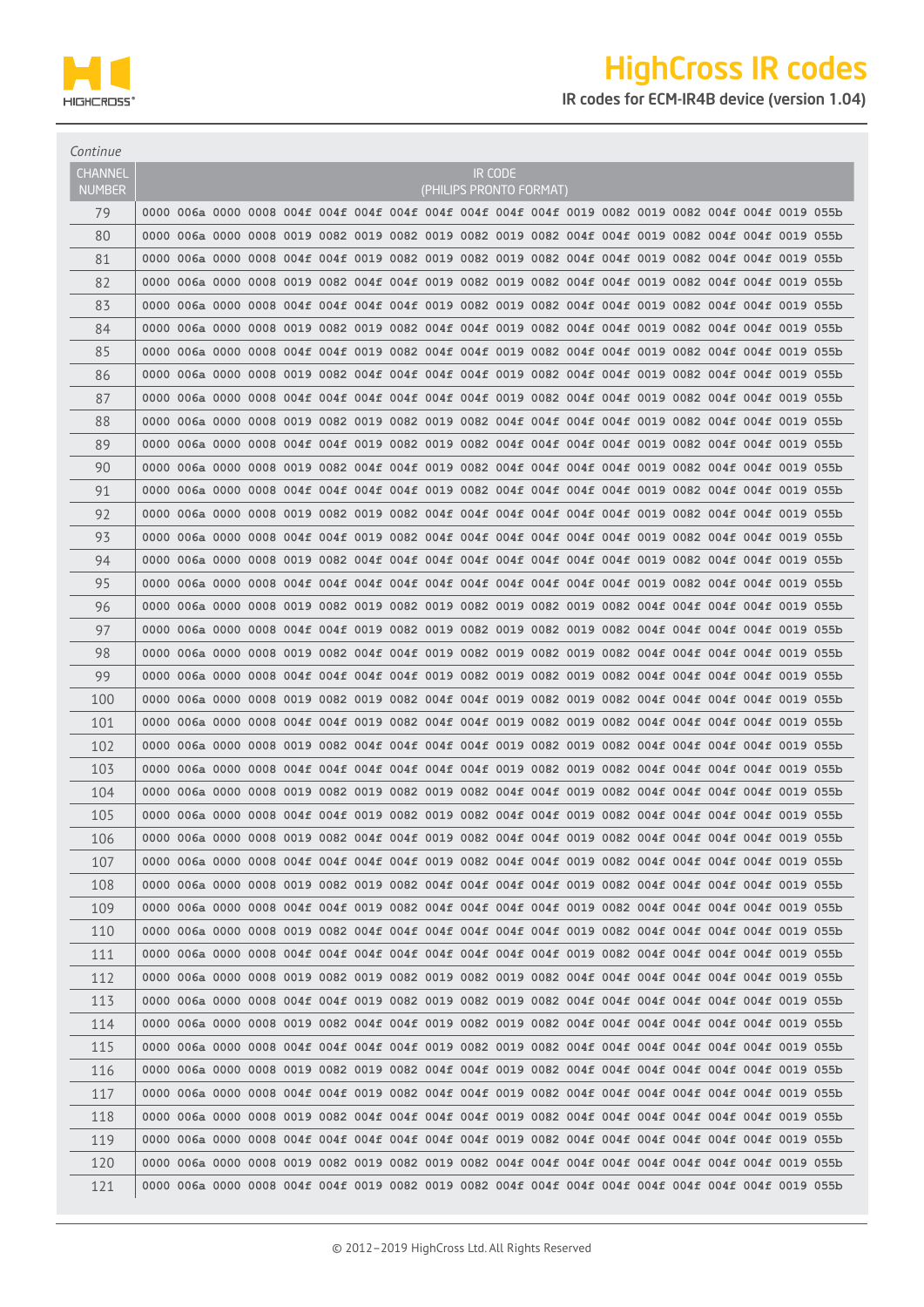

| Continue                 |  |  |  |  |                         |                |                                                                                                     |  |  |  |  |
|--------------------------|--|--|--|--|-------------------------|----------------|-----------------------------------------------------------------------------------------------------|--|--|--|--|
| CHANNEL<br><b>NUMBER</b> |  |  |  |  | (PHILIPS PRONTO FORMAT) | <b>IR CODE</b> |                                                                                                     |  |  |  |  |
| 122                      |  |  |  |  |                         |                |                                                                                                     |  |  |  |  |
| 123                      |  |  |  |  |                         |                |                                                                                                     |  |  |  |  |
| 124                      |  |  |  |  |                         |                |                                                                                                     |  |  |  |  |
| 125                      |  |  |  |  |                         |                |                                                                                                     |  |  |  |  |
| 126                      |  |  |  |  |                         |                |                                                                                                     |  |  |  |  |
| 127                      |  |  |  |  |                         |                |                                                                                                     |  |  |  |  |
| 128                      |  |  |  |  |                         |                | 0000 006a 0000 0008 0019 0082 0019 0082 0019 0082 0019 0082 0019 0082 0019 0082 0019 0082 004f 0523 |  |  |  |  |
| 129                      |  |  |  |  |                         |                | 0000 006a 0000 0008 004f 004f 0019 0082 0019 0082 0019 0082 0019 0082 0019 0082 0019 0082 004f 0523 |  |  |  |  |
| 130                      |  |  |  |  |                         |                | 0000 006a 0000 0008 0019 0082 004f 004f 0019 0082 0019 0082 0019 0082 0019 0082 0019 0082 004f 0523 |  |  |  |  |
| 131                      |  |  |  |  |                         |                | 0000 006a 0000 0008 004f 004f 004f 004f 0019 0082 0019 0082 0019 0082 0019 0082 0019 0082 004f 0523 |  |  |  |  |
| 132                      |  |  |  |  |                         |                | 0000 006a 0000 0008 0019 0082 0019 0082 004f 004f 0019 0082 0019 0082 0019 0082 0019 0082 004f 0523 |  |  |  |  |
| 133                      |  |  |  |  |                         |                | 0000 006a 0000 0008 004f 004f 0019 0082 004f 004f 0019 0082 0019 0082 0019 0082 0019 0082 004f 0523 |  |  |  |  |
| 134                      |  |  |  |  |                         |                | 0000 006a 0000 0008 0019 0082 004f 004f 004f 004f 0019 0082 0019 0082 0019 0082 0019 0082 004f 0523 |  |  |  |  |
| 135                      |  |  |  |  |                         |                |                                                                                                     |  |  |  |  |
| 136                      |  |  |  |  |                         |                | 0000 006a 0000 0008 0019 0082 0019 0082 0019 0082 004f 004f 0019 0082 0019 0082 0019 0082 004f 0523 |  |  |  |  |
| 137                      |  |  |  |  |                         |                | 0000 006a 0000 0008 004f 004f 0019 0082 0019 0082 004f 004f 0019 0082 0019 0082 0019 0082 004f 0523 |  |  |  |  |
| 138                      |  |  |  |  |                         |                | 0000 006a 0000 0008 0019 0082 004f 004f 0019 0082 004f 004f 0019 0082 0019 0082 0019 0082 004f 0523 |  |  |  |  |
| 139                      |  |  |  |  |                         |                | 0000 006a 0000 0008 004f 004f 004f 004f 0019 0082 004f 004f 0019 0082 0019 0082 0019 0082 004f 0523 |  |  |  |  |
| 140                      |  |  |  |  |                         |                | 0000 006a 0000 0008 0019 0082 0019 0082 004f 004f 004f 004f 0019 0082 0019 0082 0019 0082 004f 0523 |  |  |  |  |
| 141                      |  |  |  |  |                         |                | 0000 006a 0000 0008 004f 004f 0019 0082 004f 004f 004f 004f 0019 0082 0019 0082 0019 0082 004f 0523 |  |  |  |  |
| 142                      |  |  |  |  |                         |                | 0000 006a 0000 0008 0019 0082 004f 004f 004f 004f 004f 004f 0019 0082 0019 0082 0019 0082 004f 0523 |  |  |  |  |
| 143                      |  |  |  |  |                         |                |                                                                                                     |  |  |  |  |
| 144                      |  |  |  |  |                         |                | 0000 006a 0000 0008 0019 0082 0019 0082 0019 0082 0019 0082 004f 004f 0019 0082 0019 0082 004f 0523 |  |  |  |  |
| 145                      |  |  |  |  |                         |                | 0000 006a 0000 0008 004f 004f 0019 0082 0019 0082 0019 0082 004f 004f 0019 0082 0019 0082 004f 0523 |  |  |  |  |
| 146                      |  |  |  |  |                         |                | 0000 006a 0000 0008 0019 0082 004f 004f 0019 0082 0019 0082 004f 004f 0019 0082 0019 0082 004f 0523 |  |  |  |  |
| 147                      |  |  |  |  |                         |                | 0000 006a 0000 0008 004f 004f 004f 004f 0019 0082 0019 0082 004f 004f 0019 0082 0019 0082 004f 0523 |  |  |  |  |
| 148                      |  |  |  |  |                         |                | 0000 006a 0000 0008 0019 0082 0019 0082 004f 004f 0019 0082 004f 004f 0019 0082 0019 0082 004f 0523 |  |  |  |  |
| 149                      |  |  |  |  |                         |                | 0000 006a 0000 0008 004f 004f 0019 0082 004f 004f 0019 0082 004f 004f 0019 0082 0019 0082 004f 0523 |  |  |  |  |
| 150                      |  |  |  |  |                         |                | 0000 006a 0000 0008 0019 0082 004f 004f 004f 004f 0019 0082 004f 004f 0019 0082 0019 0082 004f 0523 |  |  |  |  |
| 151                      |  |  |  |  |                         |                |                                                                                                     |  |  |  |  |
| 152                      |  |  |  |  |                         |                | 0000 006a 0000 0008 0019 0082 0019 0082 0019 0082 004f 004f 004f 004f 0019 0082 0019 0082 004f 0523 |  |  |  |  |
| 153                      |  |  |  |  |                         |                | 0000 006a 0000 0008 004f 004f 0019 0082 0019 0082 004f 004f 004f 004f 0019 0082 0019 0082 004f 0523 |  |  |  |  |
| 154                      |  |  |  |  |                         |                | 0000 006a 0000 0008 0019 0082 004f 004f 0019 0082 004f 004f 004f 004f 0019 0082 0019 0082 004f 0523 |  |  |  |  |
| 155                      |  |  |  |  |                         |                | 0000 006a 0000 0008 004f 004f 004f 004f 0019 0082 004f 004f 004f 004f 0019 0082 0019 0082 004f 0523 |  |  |  |  |
| 156                      |  |  |  |  |                         |                | 0000 006a 0000 0008 0019 0082 0019 0082 004f 004f 004f 004f 004f 004f 0019 0082 0019 0082 004f 0523 |  |  |  |  |
| 157                      |  |  |  |  |                         |                | 0000 006a 0000 0008 004f 004f 0019 0082 004f 004f 004f 004f 004f 004f 0019 0082 0019 0082 004f 0523 |  |  |  |  |
| 158                      |  |  |  |  |                         |                |                                                                                                     |  |  |  |  |
| 159                      |  |  |  |  |                         |                |                                                                                                     |  |  |  |  |
| 160                      |  |  |  |  |                         |                | 0000 006a 0000 0008 0019 0082 0019 0082 0019 0082 0019 0082 0019 0082 004f 004f 0019 0082 004f 0523 |  |  |  |  |
| 161                      |  |  |  |  |                         |                | 0000 006a 0000 0008 004f 004f 0019 0082 0019 0082 0019 0082 0019 0082 004f 004f 0019 0082 004f 0523 |  |  |  |  |
| 162                      |  |  |  |  |                         |                | 0000 006a 0000 0008 0019 0082 004f 004f 0019 0082 0019 0082 0019 0082 004f 004f 0019 0082 004f 0523 |  |  |  |  |
| 163                      |  |  |  |  |                         |                | 0000 006a 0000 0008 004f 004f 004f 004f 0019 0082 0019 0082 0019 0082 004f 004f 0019 0082 004f 0523 |  |  |  |  |
| 164                      |  |  |  |  |                         |                | 0000 006a 0000 0008 0019 0082 0019 0082 004f 004f 0019 0082 0019 0082 004f 004f 0019 0082 004f 0523 |  |  |  |  |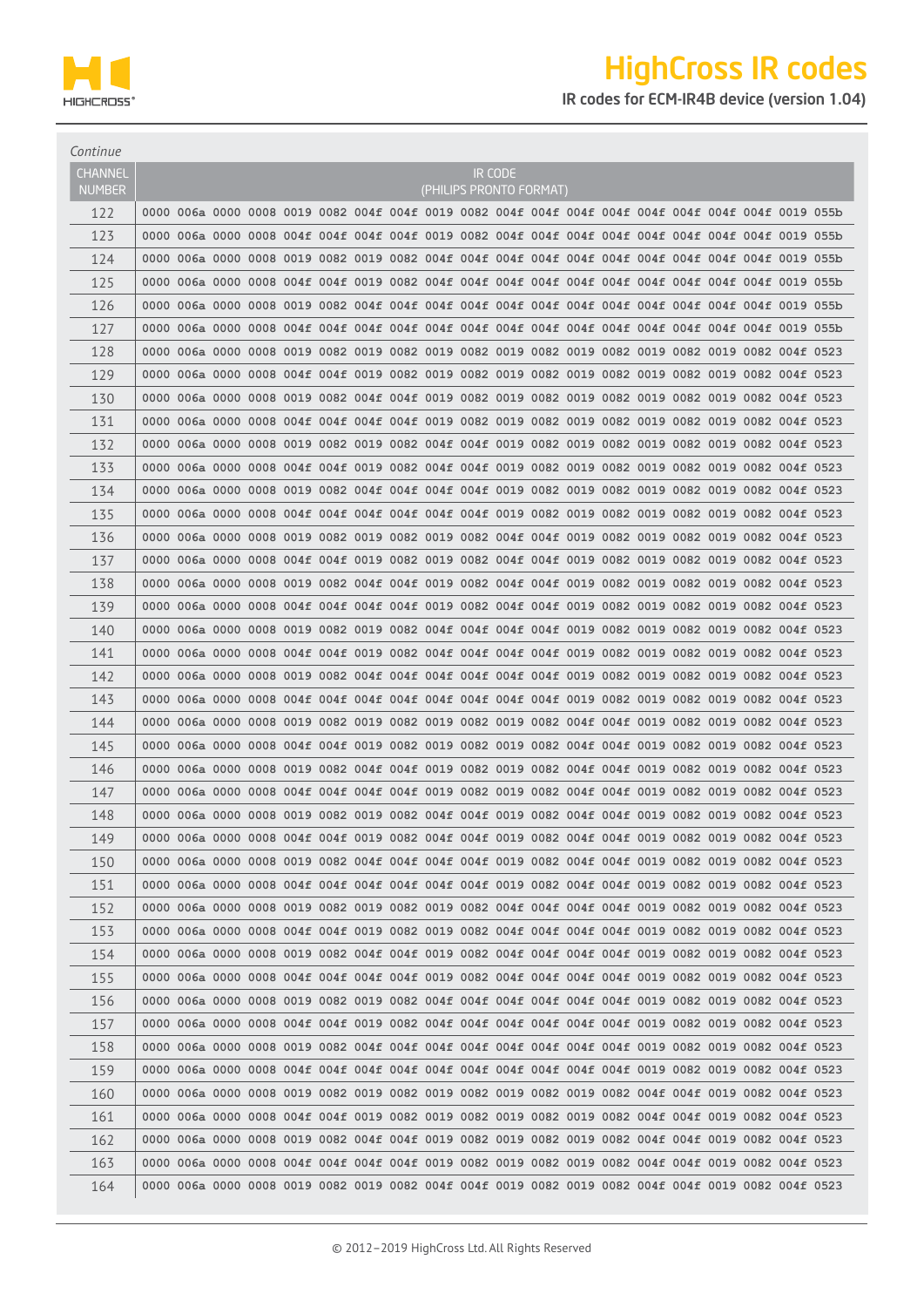

| Continue                 |  |                                                                                                                                                                                                            |  |  |                         |                |  |  |  |  |  |
|--------------------------|--|------------------------------------------------------------------------------------------------------------------------------------------------------------------------------------------------------------|--|--|-------------------------|----------------|--|--|--|--|--|
| CHANNEL<br><b>NUMBER</b> |  |                                                                                                                                                                                                            |  |  | (PHILIPS PRONTO FORMAT) | <b>IR CODE</b> |  |  |  |  |  |
| 165                      |  | 0000 006a 0000 0008 004f 004f 0019 0082 004f 004f 0019 0082 0019 0082 004f 004f 0019 0082 004f 0523                                                                                                        |  |  |                         |                |  |  |  |  |  |
| 166                      |  | 0000 006a 0000 0008 0019 0082 004f 004f 004f 004f 0019 0082 0019 0082 004f 004f 0019 0082 004f 0523                                                                                                        |  |  |                         |                |  |  |  |  |  |
| 167                      |  |                                                                                                                                                                                                            |  |  |                         |                |  |  |  |  |  |
| 168                      |  | 0000 006a 0000 0008 0019 0082 0019 0082 0019 0082 004f 004f 0019 0082 004f 004f 0019 0082 004f 0523                                                                                                        |  |  |                         |                |  |  |  |  |  |
| 169                      |  | 0000 006a 0000 0008 004f 004f 0019 0082 0019 0082 004f 004f 0019 0082 004f 004f 0019 0082 004f 0523                                                                                                        |  |  |                         |                |  |  |  |  |  |
| 170                      |  | 0000 006a 0000 0008 0019 0082 004f 004f 0019 0082 004f 004f 0019 0082 004f 004f 0019 0082 004f 0523                                                                                                        |  |  |                         |                |  |  |  |  |  |
| 171                      |  | 0000 006a 0000 0008 004f 004f 004f 004f 0019 0082 004f 004f 0019 0082 004f 004f 0019 0082 004f 0523                                                                                                        |  |  |                         |                |  |  |  |  |  |
| 172                      |  | 0000 006a 0000 0008 0019 0082 0019 0082 004f 004f 004f 004f 0019 0082 004f 004f 0019 0082 004f 0523                                                                                                        |  |  |                         |                |  |  |  |  |  |
| 173                      |  | 0000 006a 0000 0008 004f 004f 0019 0082 004f 004f 004f 004f 0019 0082 004f 004f 0019 0082 004f 0523                                                                                                        |  |  |                         |                |  |  |  |  |  |
| 174                      |  | 0000 006a 0000 0008 0019 0082 004f 004f 004f 004f 004f 004f 0019 0082 004f 004f 0019 0082 004f 0523                                                                                                        |  |  |                         |                |  |  |  |  |  |
| 175                      |  |                                                                                                                                                                                                            |  |  |                         |                |  |  |  |  |  |
| 176                      |  | 0000 006a 0000 0008 0019 0082 0019 0082 0019 0082 0019 0082 004f 004f 004f 004f 0019 0082 004f 0523                                                                                                        |  |  |                         |                |  |  |  |  |  |
| 177                      |  | 0000 006a 0000 0008 004f 004f 0019 0082 0019 0082 0019 0082 004f 004f 004f 004f 0019 0082 004f 0523                                                                                                        |  |  |                         |                |  |  |  |  |  |
| 178                      |  | 0000 006a 0000 0008 0019 0082 004f 004f 0019 0082 0019 0082 004f 004f 004f 004f 0019 0082 004f 0523                                                                                                        |  |  |                         |                |  |  |  |  |  |
| 179                      |  | 0000 006a 0000 0008 004f 004f 004f 004f 0019 0082 0019 0082 004f 004f 004f 004f 0019 0082 004f 0523                                                                                                        |  |  |                         |                |  |  |  |  |  |
| 180                      |  | 0000 006a 0000 0008 0019 0082 0019 0082 004f 004f 0019 0082 004f 004f 004f 004f 0019 0082 004f 0523                                                                                                        |  |  |                         |                |  |  |  |  |  |
| 181                      |  | 0000 006a 0000 0008 004f 004f 0019 0082 004f 004f 0019 0082 004f 004f 004f 004f 0019 0082 004f 0523                                                                                                        |  |  |                         |                |  |  |  |  |  |
| 182                      |  | 0000 006a 0000 0008 0019 0082 004f 004f 004f 004f 0019 0082 004f 004f 004f 004f 0019 0082 004f 0523                                                                                                        |  |  |                         |                |  |  |  |  |  |
| 183                      |  |                                                                                                                                                                                                            |  |  |                         |                |  |  |  |  |  |
| 184                      |  | 0000 006a 0000 0008 0019 0082 0019 0082 0019 0082 004f 004f 004f 004f 004f 004f 0019 0082 004f 0523                                                                                                        |  |  |                         |                |  |  |  |  |  |
| 185                      |  | 0000 006a 0000 0008 004f 004f 0019 0082 0019 0082 004f 004f 004f 004f 004f 004f 0019 0082 004f 0523                                                                                                        |  |  |                         |                |  |  |  |  |  |
| 186                      |  | 0000 006a 0000 0008 0019 0082 004f 004f 0019 0082 004f 004f 004f 004f 004f 004f 0019 0082 004f 0523                                                                                                        |  |  |                         |                |  |  |  |  |  |
| 187                      |  | 0000 006a 0000 0008 004f 004f 004f 004f 0019 0082 004f 004f 004f 004f 004f 004f 0019 0082 004f 0523                                                                                                        |  |  |                         |                |  |  |  |  |  |
| 188                      |  |                                                                                                                                                                                                            |  |  |                         |                |  |  |  |  |  |
| 189                      |  |                                                                                                                                                                                                            |  |  |                         |                |  |  |  |  |  |
| 190                      |  |                                                                                                                                                                                                            |  |  |                         |                |  |  |  |  |  |
| 191                      |  |                                                                                                                                                                                                            |  |  |                         |                |  |  |  |  |  |
| 192                      |  | 0000 006a 0000 0008 0019 0082 0019 0082 0019 0082 0019 0082 0019 0082 0019 0082 004f 004f 004f 0523                                                                                                        |  |  |                         |                |  |  |  |  |  |
| 193                      |  | 0000 006a 0000 0008 004f 004f 0019 0082 0019 0082 0019 0082 0019 0082 0019 0082 004f 004f 004f 0523                                                                                                        |  |  |                         |                |  |  |  |  |  |
| 194                      |  | 0000 006a 0000 0008 0019 0082 004f 004f 0019 0082 0019 0082 0019 0082 0019 0082 004f 004f 004f 0523                                                                                                        |  |  |                         |                |  |  |  |  |  |
| 195                      |  | 0000 006a 0000 0008 004f 004f 004f 004f 0019 0082 0019 0082 0019 0082 0019 0082 004f 004f 004f 0523                                                                                                        |  |  |                         |                |  |  |  |  |  |
| 196<br>197               |  | 0000 006a 0000 0008 0019 0082 0019 0082 004f 004f 0019 0082 0019 0082 0019 0082 004f 004f 004f 0523                                                                                                        |  |  |                         |                |  |  |  |  |  |
| 198                      |  | 0000 006a 0000 0008 004f 004f 0019 0082 004f 004f 0019 0082 0019 0082 0019 0082 004f 004f 004f 0523<br>0000 006a 0000 0008 0019 0082 004f 004f 004f 004f 0019 0082 0019 0082 0019 0082 004f 004f 004f 0523 |  |  |                         |                |  |  |  |  |  |
| 199                      |  |                                                                                                                                                                                                            |  |  |                         |                |  |  |  |  |  |
| 200                      |  | 0000 006a 0000 0008 0019 0082 0019 0082 0019 0082 004f 004f 0019 0082 0019 0082 004f 004f 004f 0523                                                                                                        |  |  |                         |                |  |  |  |  |  |
| 201                      |  | 0000 006a 0000 0008 004f 004f 0019 0082 0019 0082 004f 004f 0019 0082 0019 0082 004f 004f 004f 0523                                                                                                        |  |  |                         |                |  |  |  |  |  |
| 202                      |  | 0000 006a 0000 0008 0019 0082 004f 004f 0019 0082 004f 004f 0019 0082 0019 0082 004f 004f 004f 0523                                                                                                        |  |  |                         |                |  |  |  |  |  |
| 203                      |  | 0000 006a 0000 0008 004f 004f 004f 004f 0019 0082 004f 004f 0019 0082 0019 0082 004f 004f 004f 0523                                                                                                        |  |  |                         |                |  |  |  |  |  |
| 204                      |  | 0000 006a 0000 0008 0019 0082 0019 0082 004f 004f 004f 004f 0019 0082 0019 0082 004f 004f 004f 0523                                                                                                        |  |  |                         |                |  |  |  |  |  |
| 205                      |  | 0000 006a 0000 0008 004f 004f 0019 0082 004f 004f 004f 004f 0019 0082 0019 0082 004f 004f 004f 0523                                                                                                        |  |  |                         |                |  |  |  |  |  |
| 206                      |  | 0000 006a 0000 0008 0019 0082 004f 004f 004f 004f 004f 004f 0019 0082 0019 0082 004f 004f 004f 0523                                                                                                        |  |  |                         |                |  |  |  |  |  |
| 207                      |  |                                                                                                                                                                                                            |  |  |                         |                |  |  |  |  |  |
|                          |  |                                                                                                                                                                                                            |  |  |                         |                |  |  |  |  |  |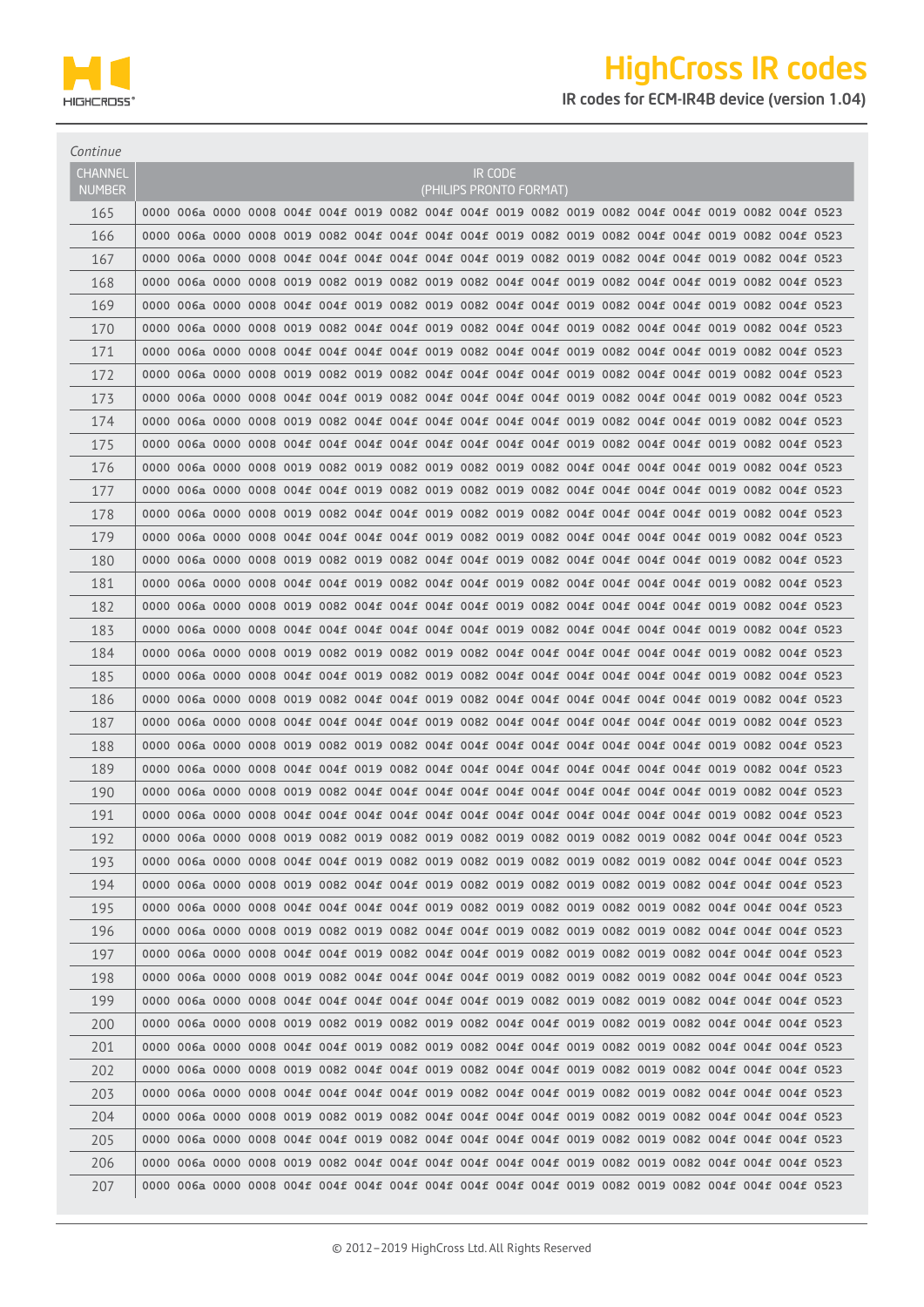

| Continue                 |  |                                                                                                                                                                                                            |  |  |                         |                |  |  |  |  |  |
|--------------------------|--|------------------------------------------------------------------------------------------------------------------------------------------------------------------------------------------------------------|--|--|-------------------------|----------------|--|--|--|--|--|
| CHANNEL<br><b>NUMBER</b> |  |                                                                                                                                                                                                            |  |  | (PHILIPS PRONTO FORMAT) | <b>IR CODE</b> |  |  |  |  |  |
| 208                      |  | 0000 006a 0000 0008 0019 0082 0019 0082 0019 0082 0019 0082 004f 004f 0019 0082 004f 004f 004f 0523                                                                                                        |  |  |                         |                |  |  |  |  |  |
| 209                      |  | 0000 006a 0000 0008 004f 004f 0019 0082 0019 0082 0019 0082 004f 004f 0019 0082 004f 004f 004f 0523                                                                                                        |  |  |                         |                |  |  |  |  |  |
| 210                      |  | 0000 006a 0000 0008 0019 0082 004f 004f 0019 0082 0019 0082 004f 004f 0019 0082 004f 004f 004f 0523                                                                                                        |  |  |                         |                |  |  |  |  |  |
| 211                      |  | 0000 006a 0000 0008 004f 004f 004f 004f 0019 0082 0019 0082 004f 004f 0019 0082 004f 004f 004f 0523                                                                                                        |  |  |                         |                |  |  |  |  |  |
| 212                      |  | 0000 006a 0000 0008 0019 0082 0019 0082 004f 004f 0019 0082 004f 004f 0019 0082 004f 004f 004f 0523                                                                                                        |  |  |                         |                |  |  |  |  |  |
| 213                      |  | 0000 006a 0000 0008 004f 004f 0019 0082 004f 004f 0019 0082 004f 004f 0019 0082 004f 004f 004f 0523                                                                                                        |  |  |                         |                |  |  |  |  |  |
| 214                      |  | 0000 006a 0000 0008 0019 0082 004f 004f 004f 004f 0019 0082 004f 004f 0019 0082 004f 004f 004f 0523                                                                                                        |  |  |                         |                |  |  |  |  |  |
| 215                      |  |                                                                                                                                                                                                            |  |  |                         |                |  |  |  |  |  |
| 216                      |  | 0000 006a 0000 0008 0019 0082 0019 0082 0019 0082 004f 004f 004f 004f 0019 0082 004f 004f 004f 0523                                                                                                        |  |  |                         |                |  |  |  |  |  |
| 217                      |  | 0000 006a 0000 0008 004f 004f 0019 0082 0019 0082 004f 004f 004f 004f 0019 0082 004f 004f 004f 0523                                                                                                        |  |  |                         |                |  |  |  |  |  |
| 218                      |  | 0000 006a 0000 0008 0019 0082 004f 004f 0019 0082 004f 004f 004f 004f 0019 0082 004f 004f 004f 0523                                                                                                        |  |  |                         |                |  |  |  |  |  |
| 219                      |  | 0000 006a 0000 0008 004f 004f 004f 004f 0019 0082 004f 004f 004f 004f 0019 0082 004f 004f 004f 0523                                                                                                        |  |  |                         |                |  |  |  |  |  |
| 220                      |  | 0000 006a 0000 0008 0019 0082 0019 0082 004f 004f 004f 004f 004f 004f 0019 0082 004f 004f 004f 0523                                                                                                        |  |  |                         |                |  |  |  |  |  |
| 221                      |  | 0000 006a 0000 0008 004f 004f 0019 0082 004f 004f 004f 004f 004f 004f 0019 0082 004f 004f 004f 0523                                                                                                        |  |  |                         |                |  |  |  |  |  |
| 222                      |  |                                                                                                                                                                                                            |  |  |                         |                |  |  |  |  |  |
| 223                      |  |                                                                                                                                                                                                            |  |  |                         |                |  |  |  |  |  |
| 224                      |  | 0000 006a 0000 0008 0019 0082 0019 0082 0019 0082 0019 0082 0019 0082 004f 004f 004f 004f 004f 0523                                                                                                        |  |  |                         |                |  |  |  |  |  |
| 225                      |  | 0000 006a 0000 0008 004f 004f 0019 0082 0019 0082 0019 0082 0019 0082 004f 004f 004f 004f 004f 0523                                                                                                        |  |  |                         |                |  |  |  |  |  |
| 226                      |  | 0000 006a 0000 0008 0019 0082 004f 004f 0019 0082 0019 0082 0019 0082 004f 004f 004f 004f 004f 0523                                                                                                        |  |  |                         |                |  |  |  |  |  |
| 227                      |  | 0000 006a 0000 0008 004f 004f 004f 004f 0019 0082 0019 0082 0019 0082 004f 004f 004f 004f 004f 0523                                                                                                        |  |  |                         |                |  |  |  |  |  |
| 228                      |  | 0000 006a 0000 0008 0019 0082 0019 0082 004f 004f 0019 0082 0019 0082 004f 004f 004f 004f 004f 0523                                                                                                        |  |  |                         |                |  |  |  |  |  |
| 229                      |  | 0000 006a 0000 0008 004f 004f 0019 0082 004f 004f 0019 0082 0019 0082 004f 004f 004f 004f 004f 0523                                                                                                        |  |  |                         |                |  |  |  |  |  |
| 230                      |  | 0000 006a 0000 0008 0019 0082 004f 004f 004f 004f 0019 0082 0019 0082 004f 004f 004f 004f 004f 0523                                                                                                        |  |  |                         |                |  |  |  |  |  |
| 231                      |  |                                                                                                                                                                                                            |  |  |                         |                |  |  |  |  |  |
| 232                      |  | 0000 006a 0000 0008 0019 0082 0019 0082 0019 0082 004f 004f 0019 0082 004f 004f 004f 004f 004f 0523                                                                                                        |  |  |                         |                |  |  |  |  |  |
| 233                      |  | 0000 006a 0000 0008 004f 004f 0019 0082 0019 0082 004f 004f 0019 0082 004f 004f 004f 004f 004f 0523                                                                                                        |  |  |                         |                |  |  |  |  |  |
| 234                      |  | 0000 006a 0000 0008 0019 0082 004f 004f 0019 0082 004f 004f 0019 0082 004f 004f 004f 004f 004f 0523                                                                                                        |  |  |                         |                |  |  |  |  |  |
| 235                      |  | 0000 006a 0000 0008 004f 004f 004f 004f 0019 0082 004f 004f 0019 0082 004f 004f 004f 004f 004f 0523                                                                                                        |  |  |                         |                |  |  |  |  |  |
| 236                      |  | 0000 006a 0000 0008 0019 0082 0019 0082 004f 004f 004f 004f 0019 0082 004f 004f 004f 004f 004f 0523                                                                                                        |  |  |                         |                |  |  |  |  |  |
| 237                      |  | 0000 006a 0000 0008 004f 004f 0019 0082 004f 004f 004f 004f 0019 0082 004f 004f 004f 004f 004f 0523                                                                                                        |  |  |                         |                |  |  |  |  |  |
| 238                      |  | 0000 006a 0000 0008 0019 0082 004f 004f 004f 004f 004f 004f 0019 0082 004f 004f 004f 004f 004f 0523                                                                                                        |  |  |                         |                |  |  |  |  |  |
| 239<br>240               |  |                                                                                                                                                                                                            |  |  |                         |                |  |  |  |  |  |
| 241                      |  | 0000 006a 0000 0008 0019 0082 0019 0082 0019 0082 0019 0082 004f 004f 004f 004f 004f 004f 004f 0523<br>0000 006a 0000 0008 004f 004f 0019 0082 0019 0082 0019 0082 004f 004f 004f 004f 004f 004f 004f 0523 |  |  |                         |                |  |  |  |  |  |
| 242                      |  | 0000 006a 0000 0008 0019 0082 004f 004f 0019 0082 0019 0082 004f 004f 004f 004f 004f 004f 004f 0523                                                                                                        |  |  |                         |                |  |  |  |  |  |
| 243                      |  | 0000 006a 0000 0008 004f 004f 004f 004f 0019 0082 0019 0082 004f 004f 004f 004f 004f 004f 004f 0523                                                                                                        |  |  |                         |                |  |  |  |  |  |
| 244                      |  | 0000 006a 0000 0008 0019 0082 0019 0082 004f 004f 0019 0082 004f 004f 004f 004f 004f 004f 004f 0523                                                                                                        |  |  |                         |                |  |  |  |  |  |
| 245                      |  | 0000 006a 0000 0008 004f 004f 0019 0082 004f 004f 0019 0082 004f 004f 004f 004f 004f 004f 004f 0523                                                                                                        |  |  |                         |                |  |  |  |  |  |
| 246                      |  | 0000 006a 0000 0008 0019 0082 004f 004f 004f 004f 0019 0082 004f 004f 004f 004f 004f 004f 004f 0523                                                                                                        |  |  |                         |                |  |  |  |  |  |
| 247                      |  |                                                                                                                                                                                                            |  |  |                         |                |  |  |  |  |  |
| 248                      |  |                                                                                                                                                                                                            |  |  |                         |                |  |  |  |  |  |
| 249                      |  |                                                                                                                                                                                                            |  |  |                         |                |  |  |  |  |  |
| 250                      |  |                                                                                                                                                                                                            |  |  |                         |                |  |  |  |  |  |
|                          |  |                                                                                                                                                                                                            |  |  |                         |                |  |  |  |  |  |